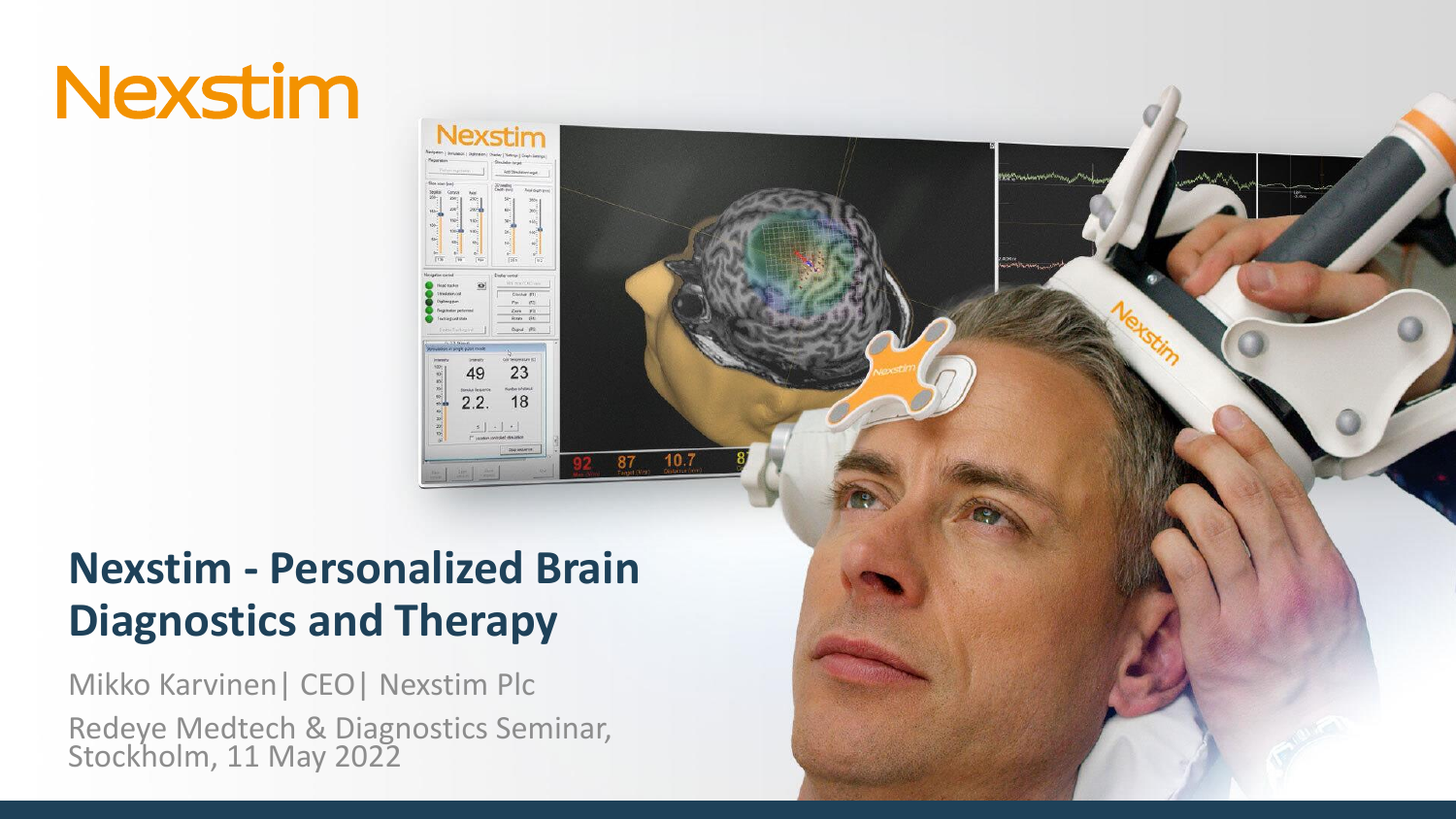### **Important Information**

This document and the information contained herein are being presented by Nexstim Oyj ("**Nexstim**" or the "**Company**"). In connection with any presentation or review of this document, you agree to be bound by the following limitations and notifications.

This document and the information contained herein are being provided to you solely for your information. The distribution of this document in some jurisdictions may be restricted by law and persons into whose possession this document comes are required to inform themselves about and observe any such restrictions. Accordingly, this document may not be distributed in any jurisdiction except under circumstances that will result in compliance with applicable laws and regulations.

This document is not a prospectus, and the information contained herein does not and is not intended to constitute an offer to sell or the solicitation of an offer to buy, nor shall there be any sale of any securities in connection with this document in any jurisdiction. This document and the information contained herein are not an offer of securities in the United States and are not for distribution in the United States.

Recipients should not treat the contents of the document as advice relating to legal, taxation or other matters. This presentation does not purport to be all-inclusive or to contain any or all the information that prospective investors may desire in analysing and deciding whether or not to hold or transact in the Company's shares. Neither the Company nor any of its affiliates or representatives makes any representation or warranty, express or implied, as to the accuracy or completeness of this document or any of the information contained herein, or any other written or oral communication transmitted or made available to the recipient or its affiliates or representatives. The Company and its affiliates or representatives expressly disclaim to the fullest extent permitted by law any and all liability based, in whole or in part, on this document or any information contained herein or any other written or oral communication transmitted or made available to the recipient or its affiliates or representatives, including, without limitation, with respect to errors therein or omissions therefrom.

Recipients should not assume that the information in this document is accurate as of any date

other than the date of this presentation. Nothing contained herein is, or should be relied upon as, a promise or representation as to future performance. The Company does not undertake any obligation to update or revise this this document.

Certain of the information contained herein concerning industry and market data, economic trends, market position and competitiveness is based upon or derived from information provided by third-party consultants and other industry sources. Neither the Company nor any of its affiliates or representatives can guarantee the accuracy of such information or has independently verified the assumptions upon which projections of future trends and performance in such information are based.

Nexstim's NBS System is cleared by the FDA for assessment of the motor and speech cortices for pre-procedural planning. Nexstim has launched its NBT® system in the US for the treatment of Major Depressive Disorder (MDD) following clearance from the FDA for marketing and commercial distribution for this indication. The NBT® system is CE marked in Europe for the treatment of major depression and chronic neuropathic pain.

### **FORWARD-LOOKING STATEMENTS**

This document may contain forward-looking statements that reflect the Company's current views with respect to certain future events and potential financial performance. Although the Company believes that the expectations reflected in such forward-looking statements are reasonable, no assurance can be given that such expectations will materialise. Accordingly, results could differ materially from those set out in the forward-looking statements as a result of various factors. To the extent that this document contains opinions, estimates, forecasts or other forward-looking statements, no guarantees or undertakings that these are correct or complete are given by the Company or any of its respective members, advisors, officers or employees or any other person. Forecasts and assumptions which are subject to economic and competitive uncertainty are outside such person's control and no guarantee can be given that projected results will be achieved or that outcomes will correspond with forecasts. Information in this document may be changed, added to or corrected without advance notification.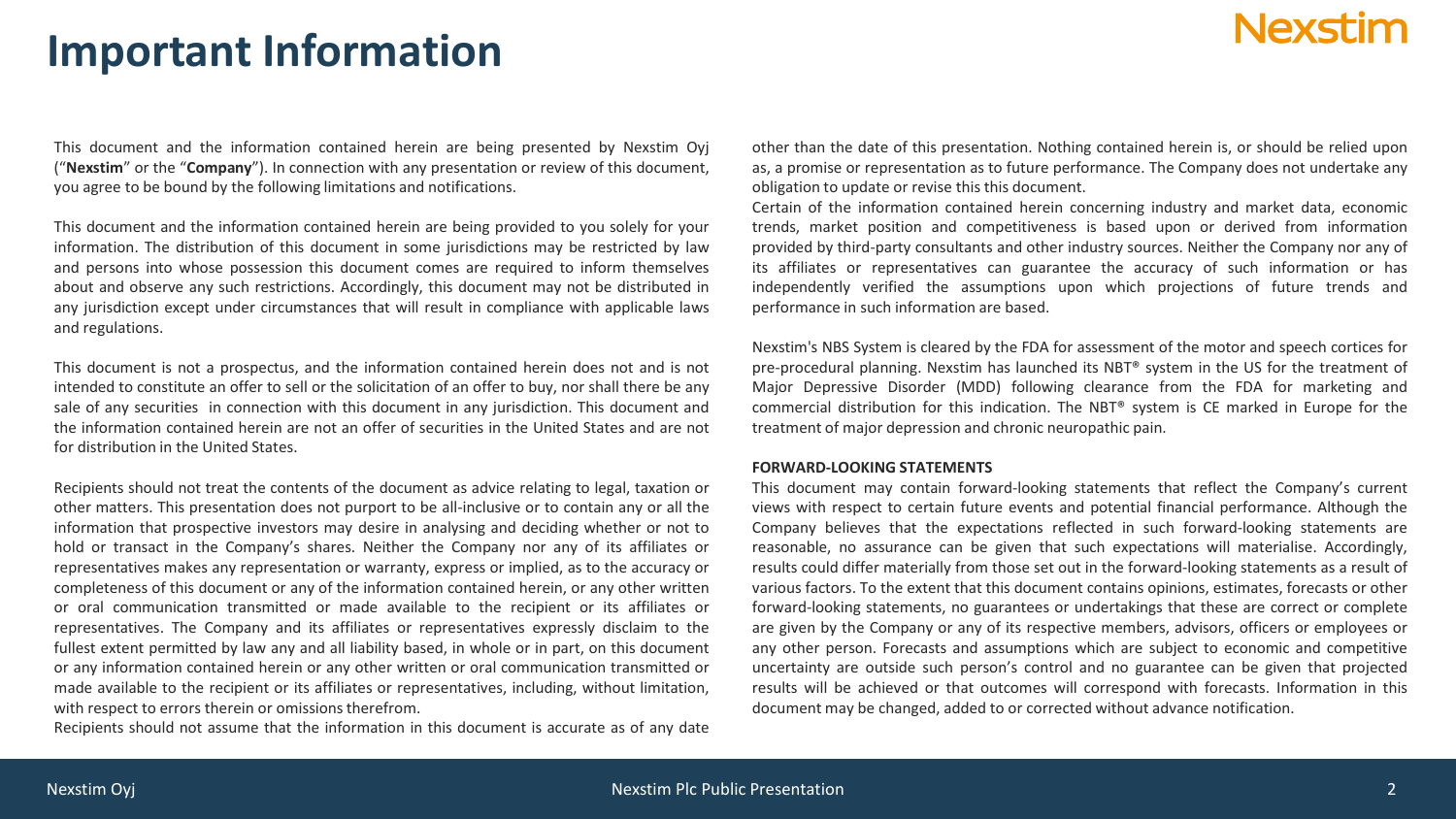### **Content of the Presentation**

**Nexstim** 

- Nexstim story
- Megatrends that support our growth
- Business and products
- Business update and financial key figures
- Strategic objectives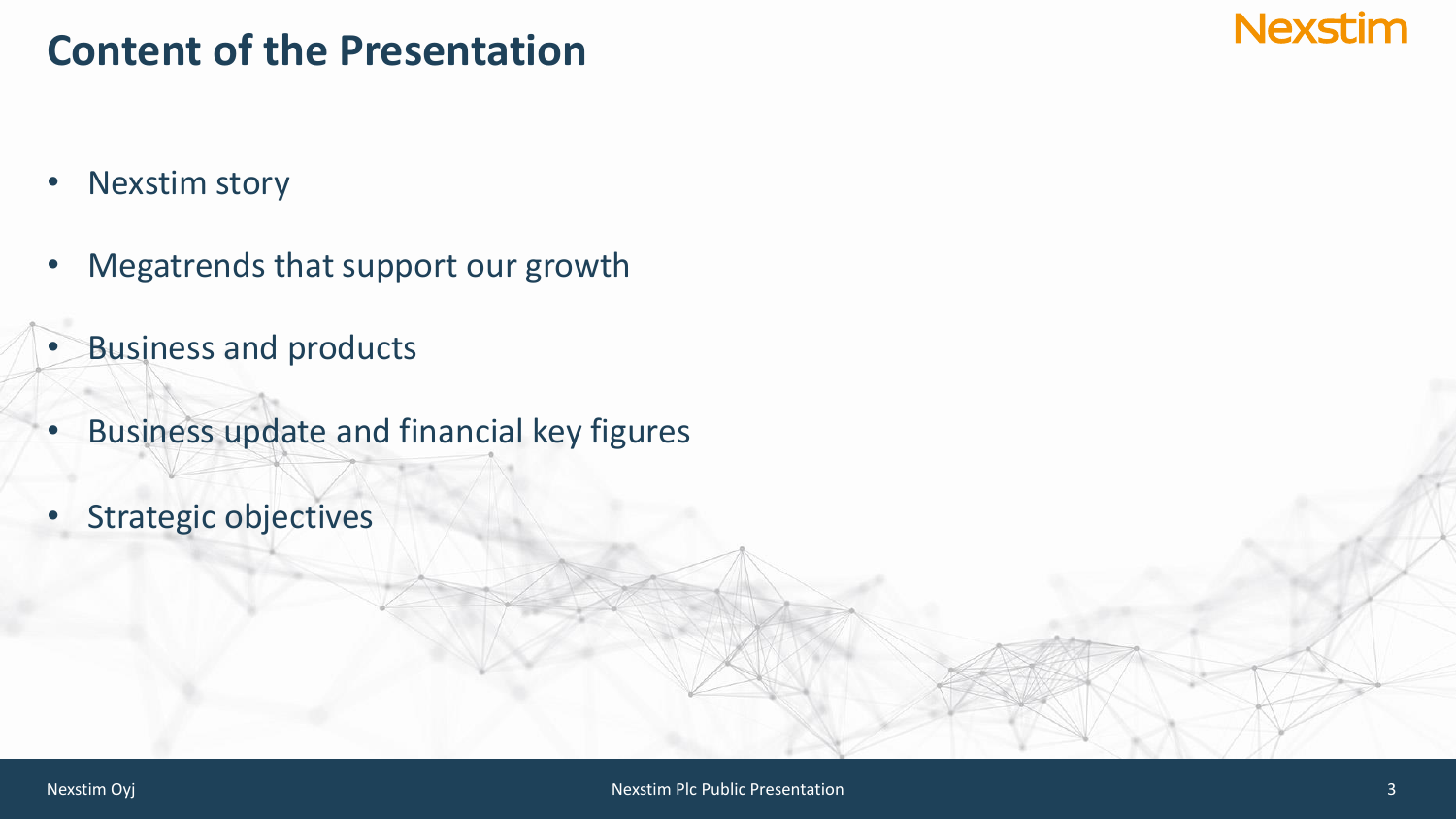### **Nexstim Story**

Nexstim is a Finnish, globally operating medical technology company.

### MISSION VISION VISION VALUES

### We enable personalized and effective therapies and diagnostics for challenging brain diseases and disorders.

Our innovations create a possibility for a better life.

With our technological knowhow, we set a new standard for the treatment of challenging brain diseases and disorders.

Science and clinical evidence

**Nexstim** 

Financial success

Passion and commitment

Ethics and responsibility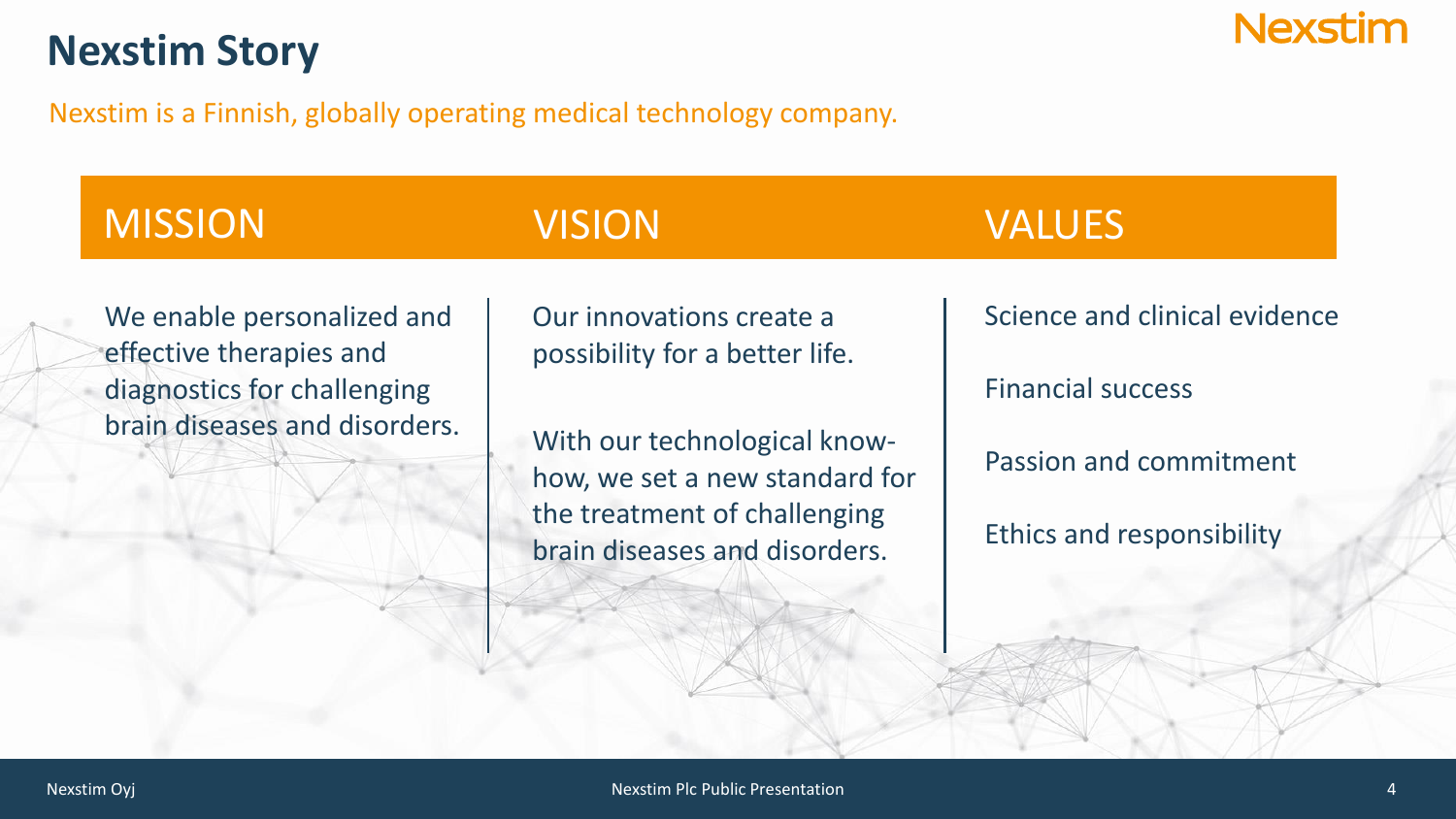### **Megatrends that Support our Growth**

Nexstim's unique proprietary neuronavigated TMS-technology for both diagnostic and therapy applications.

**Aging population**

**Technological development in healthcare**

**Healthcare cost pressures** 

- Population aging and a significant decline in the working-age and able population in Western countries
- Brain diseases increase with aging
- Technological developments and active research enable wider and new applications in the treatment of challenging brain diseases and disorders

The need for more effective and faster rehabilitation



**Nexstim**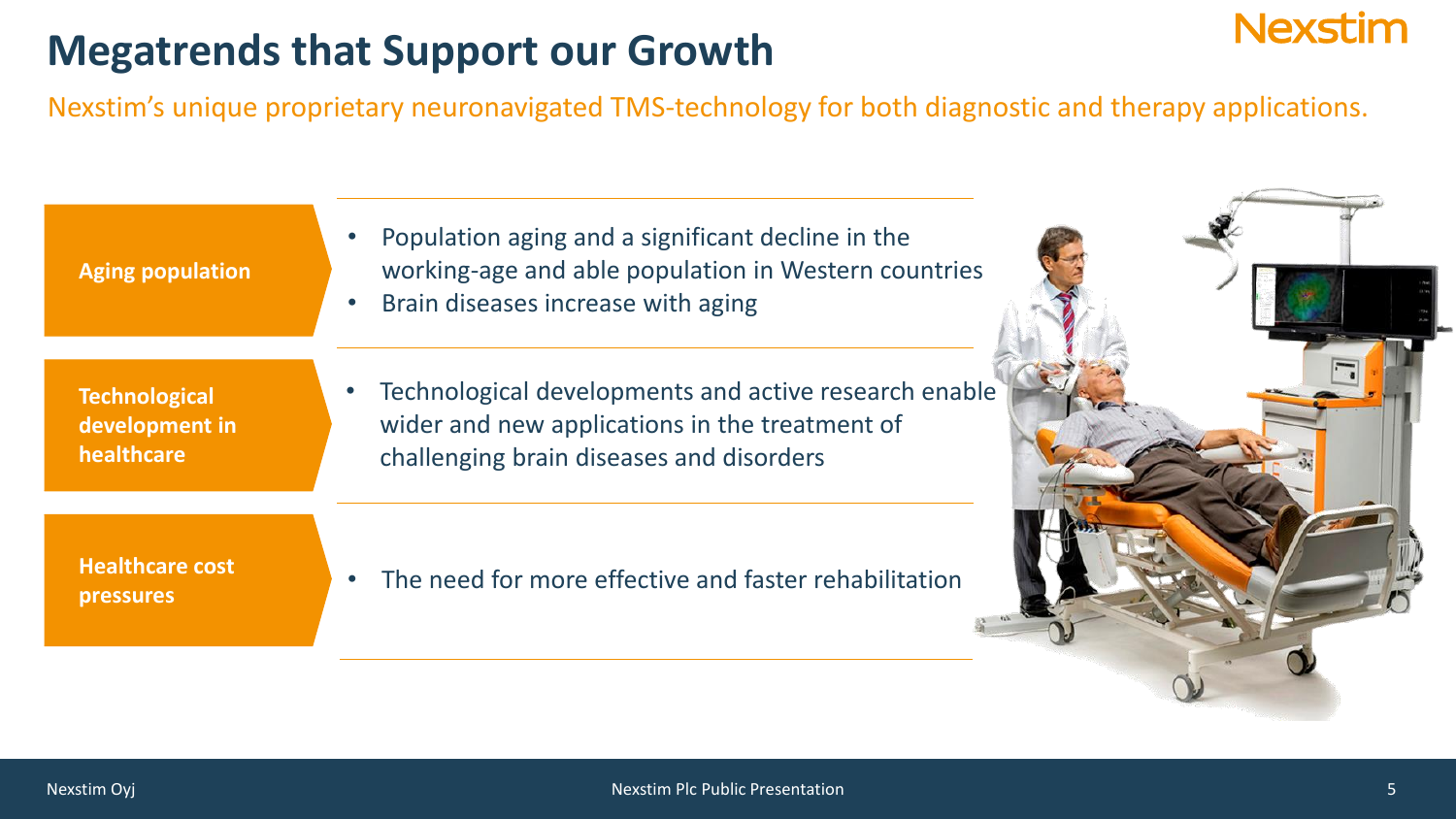### **Our Business and Products**

| <b>Business</b>                       | <b>System</b>                                                    | <b>Commercial</b><br><b>Status</b> | <b>Application</b>      | Europe    | <b>United States</b>                           |
|---------------------------------------|------------------------------------------------------------------|------------------------------------|-------------------------|-----------|------------------------------------------------|
| <b>Diagnostics</b><br><b>Business</b> | <b>NBS</b><br>(Navigated<br><b>Brain</b><br><b>Stimulation</b> ) | <b>Over 210</b><br>systems sold    | Pre-surgical<br>mapping | CE marked | FDA approved                                   |
| <b>Therapy</b>                        | <b>NBT®</b><br>(Navigated                                        | Over 50<br>systems incl.           | Depression              | CE marked | FDA approved<br>with existing<br>reimbursement |
| <b>Business</b>                       | <b>Brain</b><br>Therapy)                                         | therapy<br>software                | Chronic pain            | CE marked | Additional clinical<br>trials evaluated        |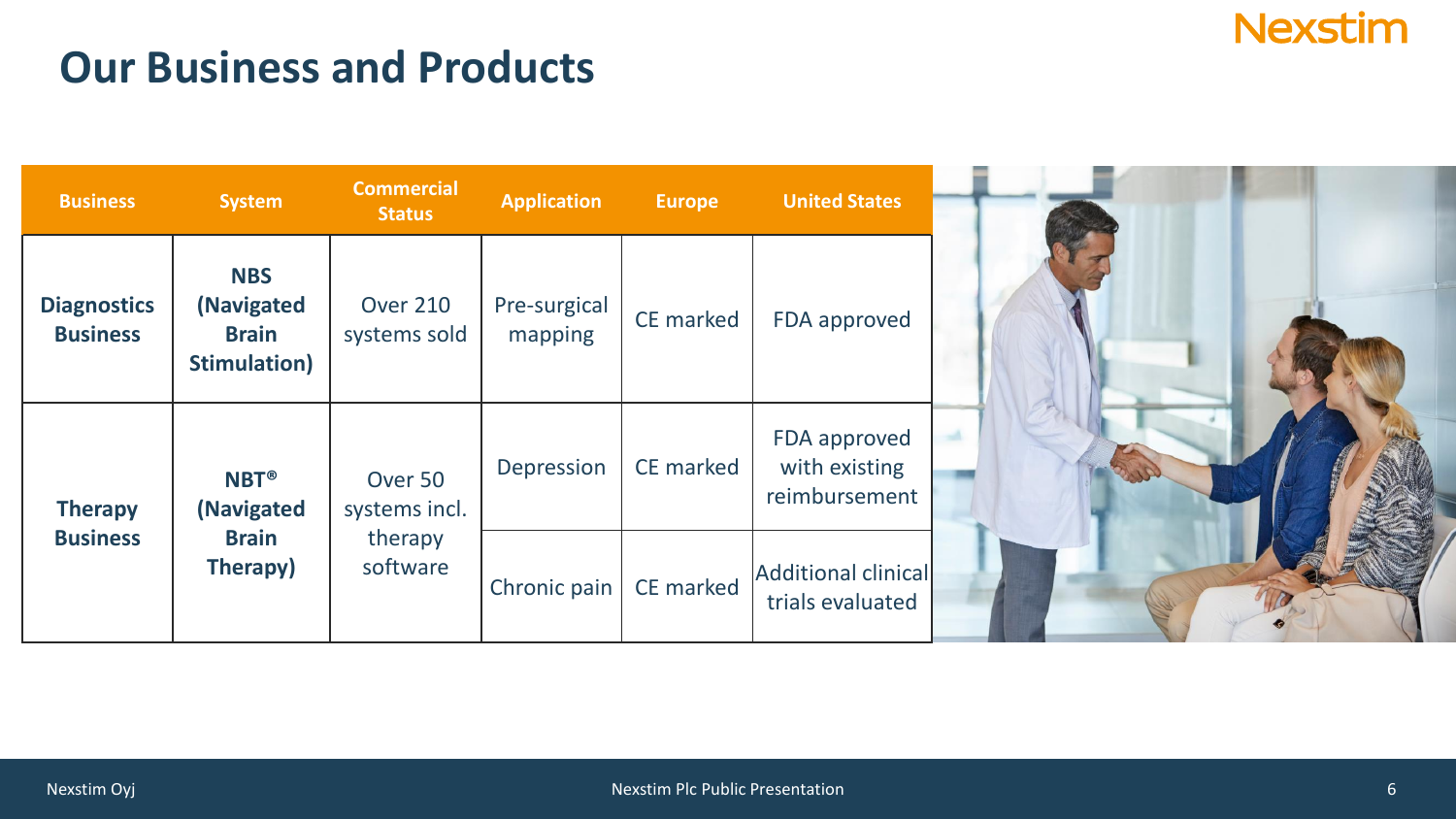## **Nexstim Business Summary 2021**

- Nexstim's historically best full year measured by net sales, operating result and result for the review period
- First positive Result for the Period in H2 2021 in the history of the company
- Business has continued to grow fast despite changes in the operating environment caused by the COVID-19 pandemic
- System sales were EUR 3.7M (2020: EUR 1.7M), an increase of 113.0%. Recurring revenue accounted for EUR 2.7M (2020: EUR 2.4M), an increase of 13.1%.
- 2021 was the **Company's best reported full year** to date
	- $-$  Net sales = EUR 6.4M (2020: EUR 4.1M), an increase of 55.5%
	- ‒ Operating result = EUR -1.5M (2020: EUR -3.3M), a 56.4% decrease in loss
- Diagnostics Business (NBS) net sales grew by 71.4% in 2021 to EUR 3.7M (2020: EUR 2.2M) and the Therapy Business (NBT®) net sales grew by 37.9% in 2021 amounting to EUR 2.7M (2020: EUR 2.0M)
- During the spring, a successful rights issue was arranged, which was oversubscribed and a total of EUR 6.6M in new capital was raised
- Nexstim agreed on a strategic investment in the service company of a Californian clinic (PNC Management, LLC), which provides treatment for patients with depression. The value of the investment is around EUR 0.5 million.
- In February 2022 Nexstim agreed with Magnus Medical on a technology licensing agreement, est. total value EUR 17M

Nlavstim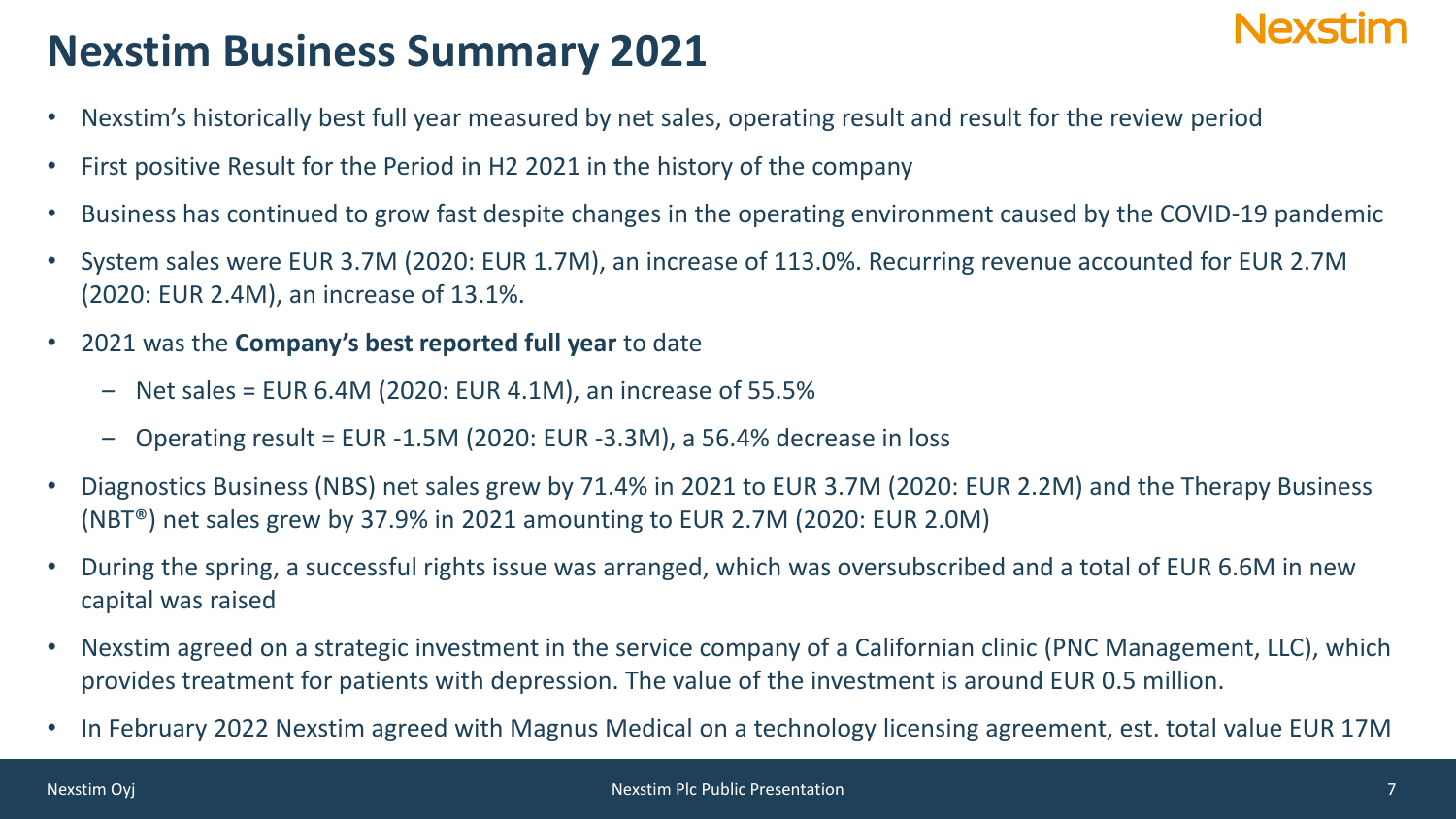### **Nexstim Key Strategic Objectives 2022**

1 Continued profitable net sales growth, leading into our first operating profit-making financial year, while also minimizing future capital needs

Expansion of Nexstim's network of exclusive neuroscience center partner clinics, especially in the United States

**Future outlook**: The Company expects its revenue to continue to grow during year 2022 and the operating result for the year to be positive.



2